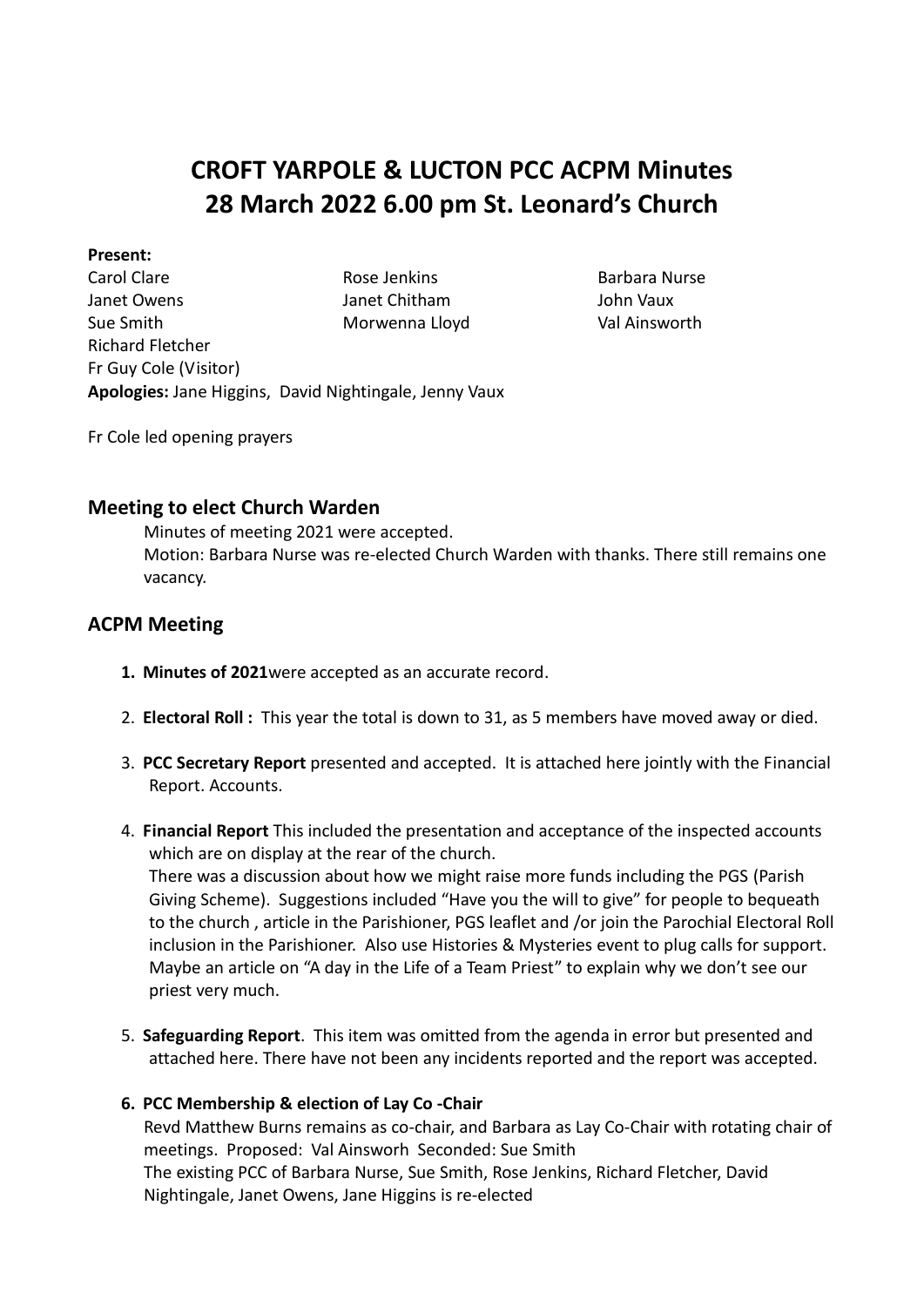The following appointments remain in place: Rep to the Parish Hall committee : Janet Owens Rep to Leominster Deanery synod : Rose Jenkins

# 7. **Appointment of Financial Examiner**

Our current examiner is retiring and a new one needs to be found. We should ask within the local community in the first instance and as a backup ask the Deanery if there is a person known to them who could undertake this task. The suggestion has been made that Parishes inspect each other's but that has not been well received within the Diocesan offices.

8. **Quinquennial Inspector**. Barbara recommended David Arnold who knows us and has worked with us at Croft.

Proposed: Sue Smith Seconded : Janet Owens Approved without opposition

9. **Joint Council Initiative:** Presented by Fr Guy Cole. Paper attached at end of minutes The Joint Council is a piece of legislation which enables the Leominster Team to function but the rules changed a few years ago and we now have to put this arrangement in place. It is limited in scope, it allows the joint holding of our finances, also enables the employment of people. The Leominster PCC have been holding the reigns in the interim. It will give local PCCs PCCs through their representatives, a say in the running of the Team Administration.

*Proposal: It is proposed that the PCC enter into a Scheme to become members of a new Joint Council for the Rectoral Benefice of Leominster in accordance with the attached draft.* Proposed Richard Fletcher Seconded : Rose Jenkins Approved without opposition Richard Fletcher will act as rep for Croft with Yarpole & Lucton PCC

ACPM CLOSED 7pm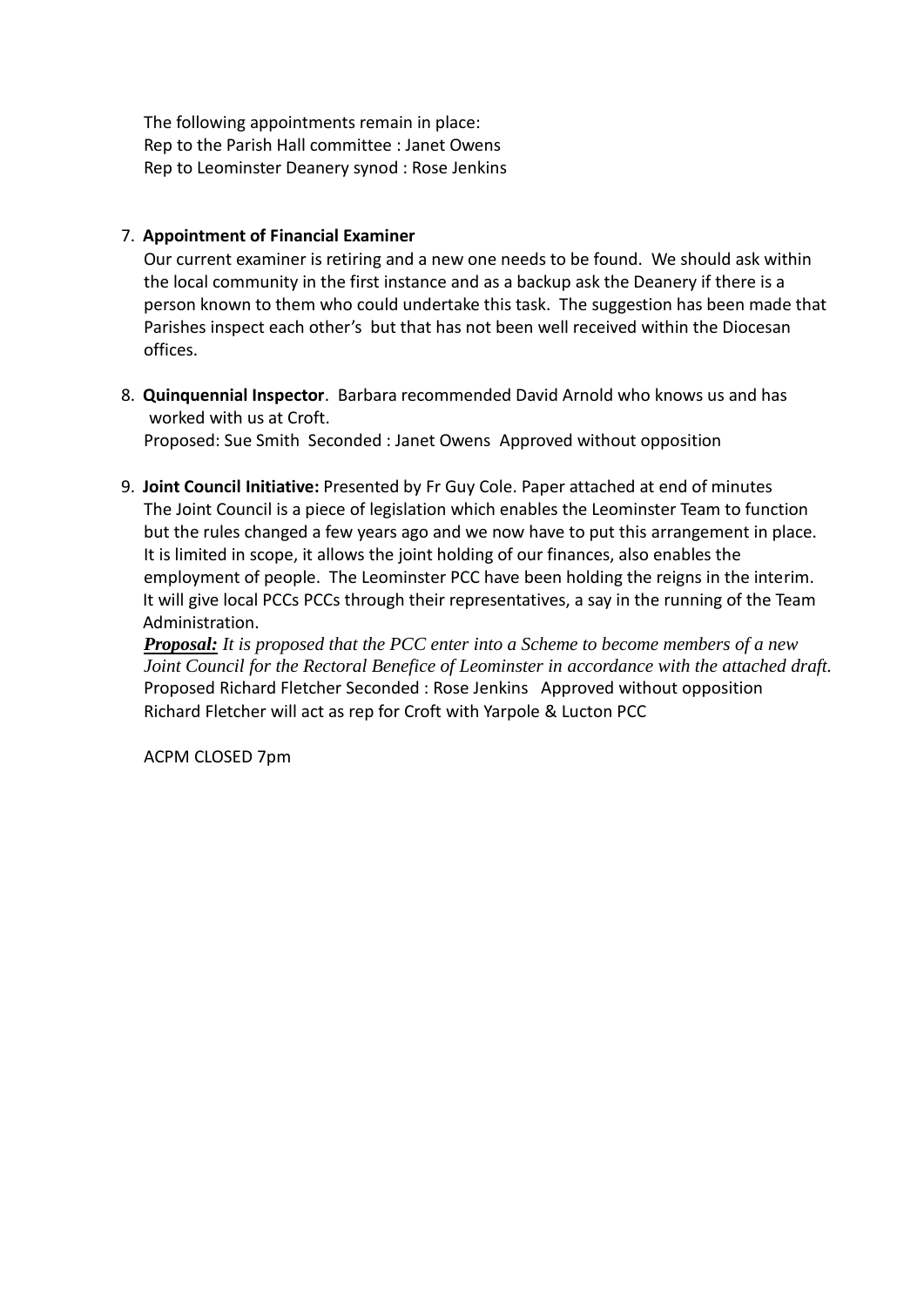#### APPENDIX A **Parish of CROFT WITH YARPOLE & LUCTON PCC ACPM 28 March 2022 REPORT OF PCC SECRETARY & TREASURER**

## **1. Aim & Purpose**

The Purpose of St Leonards PCC is to further the mission and outreach of Gods Church in our Parish, as both an Inclusive and an Eco Church.

## **2. Objectives and Activities**

These continue to be:

- i. Support the our Vicar and Diocese in their Mission
- ii. Maintain outreach in the Parish through the sharing of our facilities with all members of our community, shop and café.
- iii. Provide channels for worship and spiritual communication for our community
- iv. To raise the required funds to stay operational

## **3. Achievements and Performance**

For financial performance please see the Treasurers Financial Report Other achievements include:

- A full programme of services including Priest led services on  $1<sup>st</sup> 3<sup>rd</sup>$  Sundays and Community led  $4<sup>th</sup>$ Sunday services every month plus seasonal services. This year we added a contemplative Festival of Light on December 13<sup>th</sup> which was well attended as was the "Carols Round the Village" on the Wednesday before Christmas.
- St. Leonard's Management has been established and registered as a Charity after much discussion and hard work by the 3 Trustees: Barbara Nurse, Sue Russell and Andrew Praill. Great challenges of both financial and people resource remain, especially after the pandemic.
- The work to relay the Chancel floor and install the ASHP has now been completed thanks to the help from St. Leonards Management and a good response to a final village financial appeal.
- The vestry had been significantly improved in the previous year. However during the current year we have received significant archives from Ian Mortimer, Ron Shaw's estate and Tony Collins (Bell Tower archive). As yet full responsibility and a plan for suitable display has yet to be developed.
- Last summer we staged an exhibition as part of "Churches Count on Nature" to celebrate and share the biodiversity of our churchyard and burial ground. At the same time the "Adopt a Grave" scheme was started by Carol Clare and now 10 graves have been recovered. There will be a celebration of this work in April 2022

#### **4. Financial Review**

Total receipts on unrestricted funds were £17455 of which £7343 was planned giving and collections, and £2421 Gift Aid recovered.

Income also shows large figures as donations for the ASHP (£27857) were paid into the PCC account and Grants and VAT refunds for the chancel work (£23218) were also processed through the PCC account.

Unrestricted spending amounted to £22818, including £12482 for the Christian Ministry.

The Net result for the year was a loss of £5363, on unrestricted funds.

Restricted income amounted to £6697, and restricted expenditure was £3865, giving a net result of £2832.

Considering current account and deposit accounts brought forward at the beginning of the year, unrestricted funds of £5058 are held in the current account, and unrestricted funds of £10490 are held in the deposit account.

Restricted funds in the current account for Croft amount to £5193 with designated funds held in the current account totalling £4470 for the Cupola.

Funds of £28000 are held in the deposit account for Croft (restricted) and £15000 (designated).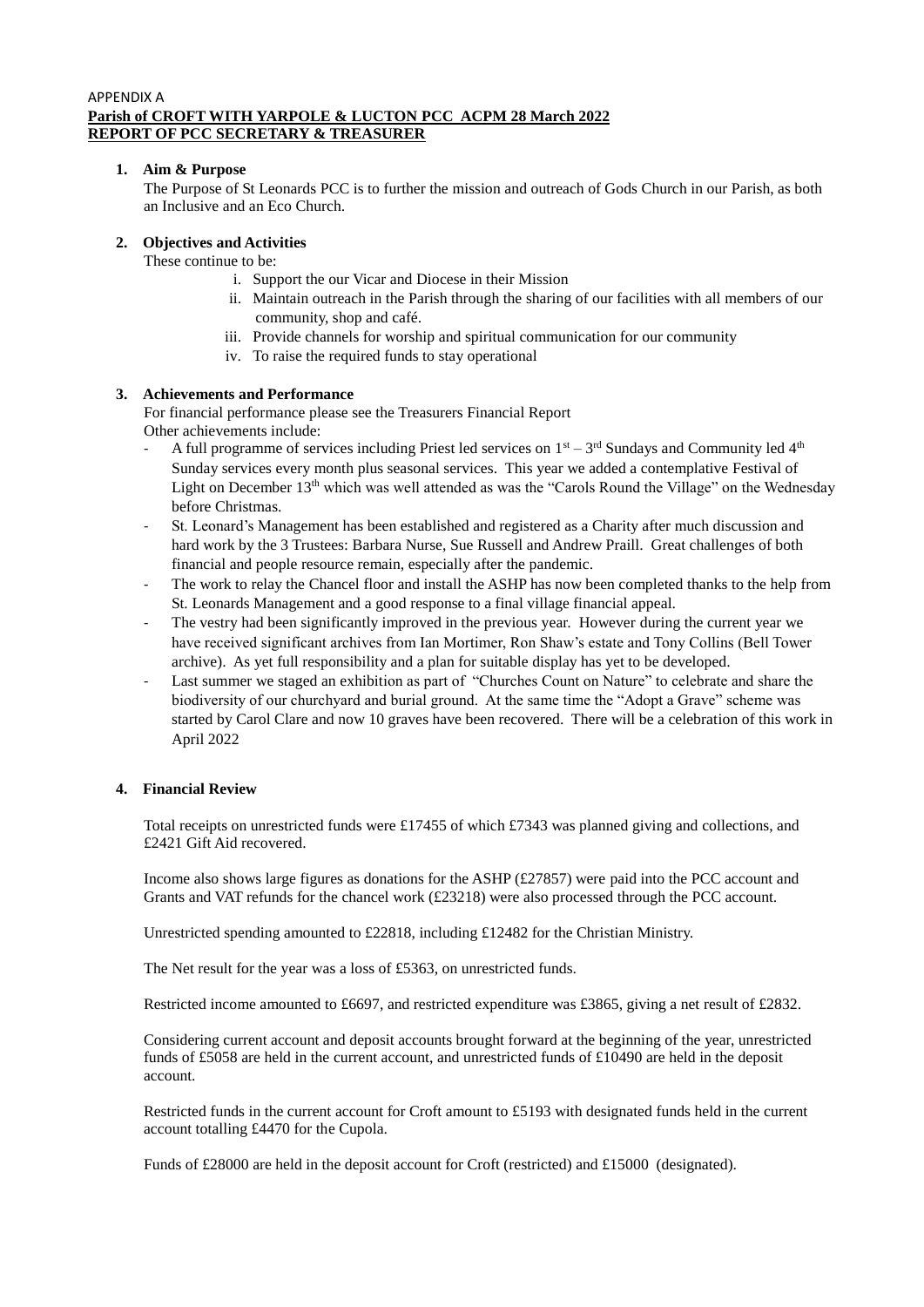## **5. Reserves Policy**

It is a PCC policy to try to maintain a balance on unrestricted funds that equates to at two months unrestricted payments.

## **6. Funds held as Custodian Trustee on behalf of others**

 $N/a$ 

-

## **7. Plans for Future Periods**

- Continue activities and management of our mission consistent with Eco Church
- Increase awareness and supportive activity as an Inclusive Church
- Continue spiritual discussion and connection both inside and outside of PCC
- Continue to support Community activity as is needed.
- Contribute to achieving the aims of the Deanery Pastoral Plan when it is finalised
- Furthering our outreach programme
- Search for enhanced funding
- 8. St Michael's and All Angels, Croft

Unlike St Leonard's Croft Church does not have the advantage of a separate management body to share the load and so is the sole responsibility of this PCC. For sometime, helped by our fundraiser Hannah Vernon who has been go-between and negotiator with many parties, efforts have been made to obtain sufficient grant funding to repair the cupula and to do other works to main body of the building to bring in into a state of repair and to remove it from the Churches at Risk Register.

It is hoped that by this meeting we will have received a special grant large enough to complete re-leading the cupula, enabling us to use the funds already accrued for the rest of the works.

Croft Church does not have a dedicated church warden. It would be beneficial if one could be appointed.

## **9. Risk Management**

-

Our 2 main challenges are:

- raising to sufficient funds to meet our responsibilities.
- finding enough people to meet all the tasks required and may require a changed approach which is currently under discussion

At the same time support and management of Croft Church continues to absorb time and effort. (see 8 above)

#### **10. Structure Governance and Management**

The Parochial Church Council is a corporate body established by the Church of England and operates under the Parochial Church Council Powers Measure. We are exempted by order from registering with the Charity Commission. The appointment of members is conducted in accordance with the Church Representation Rules. Other points of note are:

- We have had 6 PCC meetings this year.
- We have had no resignations from PCC members
- Revd Matthew Burns continues as our Chair and Barbara Nurse was our Lay co-chair. Revd Burns is responsible across multiple Parishes.
- We have only 1 Church Warden, Barbara Nurse. Rose Jenkins is our representative to both Deanery and Diocesan synod.
- Our accounts are inspected.
- The physical management of the Building is now the responsibility of St. Leonards Management.
- Barbara Nurse is the Deanery Secretary and has been a member of the working group preparing for the instigation of a Joint Council in the Leominster Team with oversight of the administration of fees and the employment of staff in the Admin Office at the Forbury

#### **11. Administrative Information**

Croft with Yarpole and Lucton PCC, St Leonard's Church, Green Lane Yarpole HR6 0BB *PCC Members for whole year:* 

Richard Fletcher, Rose Jenkins (Secretary), , David Nightingale, Barbara Nurse (Church Warden), Janet Owens (Electoral Roll) Sue Smith (Treasurer), Jane Higgins, Andrew Thompson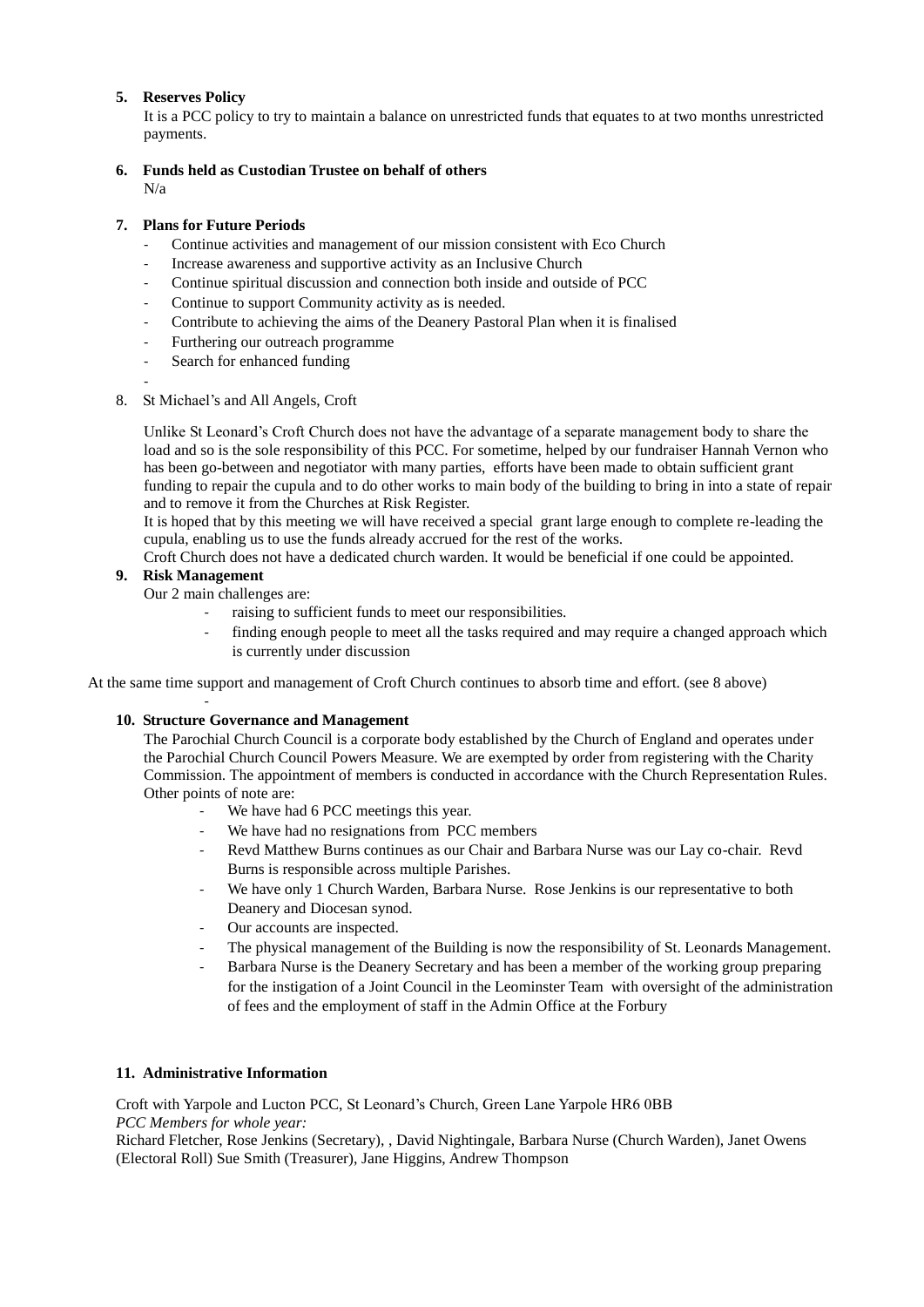# APPENDIX B :

Croft with Yarpole and Lucton Safeguarding Report

APCM 2022

- 1. Barbara Nurse is the Parish Safeguarding Office, with Jane Higgins as the Deputy.
- 2. In 2019 a New safeguarding policy was approved. This is on display in the church
- 3. Posters giving contact details both locally and in Diocese are on display on the porch and on the church notice board along the entrance path and on the Croft notice board.
- 4. Members of the PCC are **required** to undergo DBS checks. At the moment some are outstanding. The Director of Music and the Sacristan were also given DBS checks.
- 5. PCC members are also **required** to undertake the basic Safeguarding Awareness training which is available on line.
- 6. The Community Shop and St Leonard's Management have been given copies of the Diocesan Policy to ensure that if they chose to have their own policies they are compatible.
- 7. During the year no matters of concern have been brought to the attention of the Parish Safeguarding Officer.

Barbara Nurse March 2022